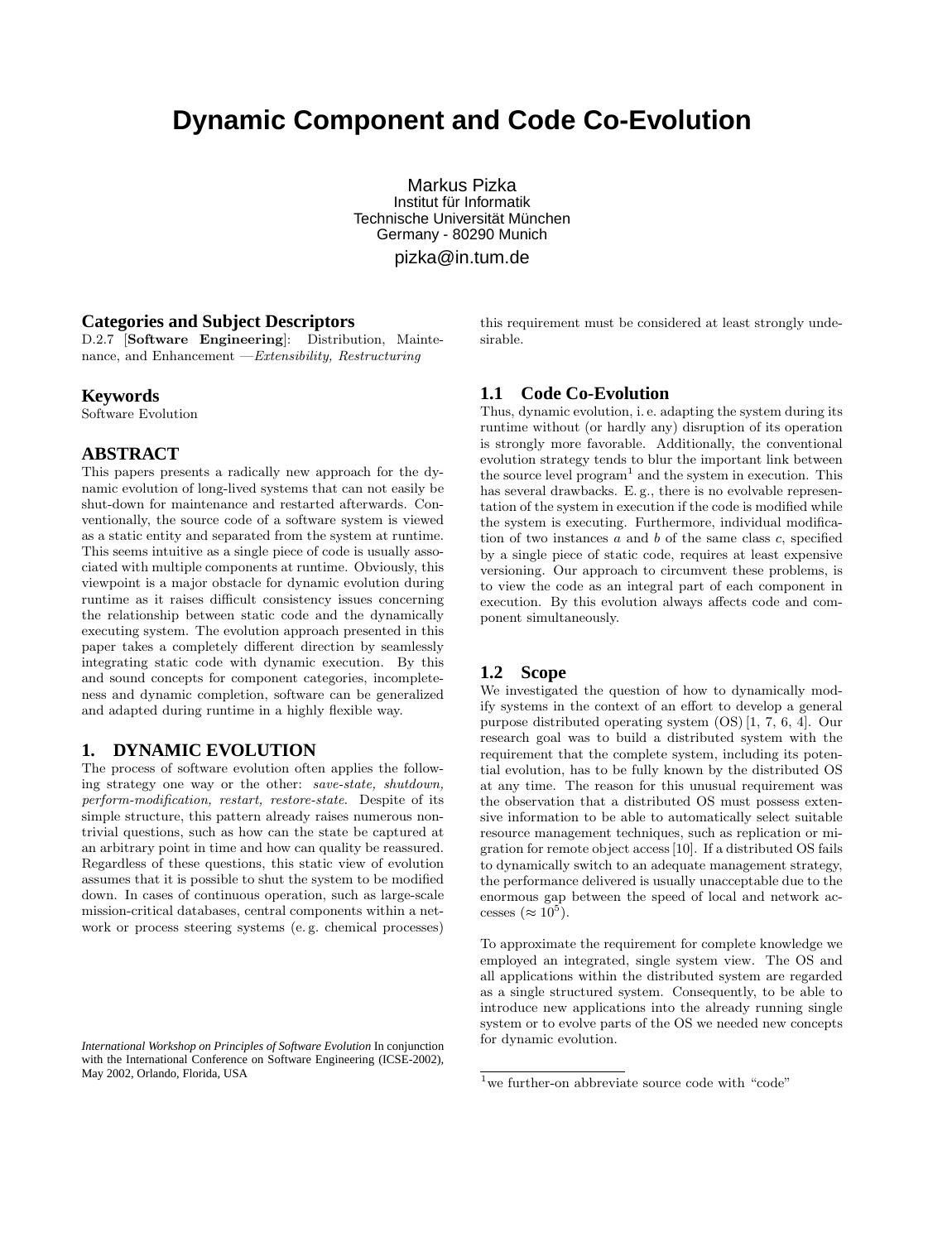The results achieved within this context are not limited to the scope of distributed systems. The concepts and implementation techniques developed can easily be transfered to other environments where dynamic evolution of software at runtime is either needed or desirable.

# **1.3 Outline**

Section 2 introduces our notion of flexible incremental evolution based on the two concepts completion and generalization. Section 3 defines the term evolvable "component" by distinguishing three different categories of components, which is a prerequisite to be able to fully model dynamic evolution. Based on this conceptual framework we are able to precisely define possible evolution steps during the lifetime of a dynamically evolving system in section 4. Finally, we briefly discuss implementation aspects of our proof of concept prototype in section 5.

# **2. INCREMENTAL COMPLETION**

Figure 1 sketches our notion of flexible stepwise evolution. System<sup>2</sup>  $V_1$  is developed as a solution to problem  $P_1$ . Af-



Figure 1: Incremental Evolution

terwards,  $V_1$  becomes generalized to  $V_2$  in step  $A_1$  by performing an abstraction. Completely specified components are replaced with incomplete ones. Step  $C_2$  completes the generalized variant  $V_2$  according to the requirements of the new problem  $P_2$  forming variant  $V_3$ , which will be subject to further completion and generalization steps over time. The fundamental concepts completion and generalization are detailed in [5].

- A *generalization* of a system  $V$  is the detachment of bindings within  $V$ , i.e. the replacement of bound identifiers with free variables. The resulting more incomplete derivate  $V'$  is a flexibilized *abstraction* of  $V$ .
- The binding of free variables of system  $V$  is called a [partial] *completion* of V. Degrees of freedom are removed and a more concrete system  $V'$  produced.

The specification of flexibility by means of incompleteness and the determination of bindings during completion steps is based on formal language concepts. In fact, the principles of completion and generalization somehow already exist in practice in several peculiarities. Examples are:

- input of data at runtime
- substitution by preprocessors
- parameterized subroutines
- inheritance
- design patterns

Incomplete specification combined with static or dynamic completion are integral parts of efforts to construct reusable and evolvable systems. However, the primary goals and problems of incremental evolution seem to have taken a back seat in the past. Although many details, such as features of macro substitution were improved (e.g. [2]), we argue that the actual characteristics of incremental evolution have not been systematically investigated, yet. This supposition is supported by the fact that the correlation between statics and dynamics seem to be hardly understood.

Here, completion and generalization is defined at a conceptual level. This has the advantage that these concepts are not a priori influenced by the artificial border between statics and dynamics, which is introduced by the conventional compilation, linking and execution cycle. In addition to this, our scheme allows to introduce new degrees of freedom into an already complete system in a defined way by means of generalization steps. We believe that this is especially important for software evolution since future requirements are in general unknown and can thus not be expected to be respected in advance.

# **3. COMPONENT CATEGORIES**

To be able to relate code with dynamic execution we distinguish three different component categories:

# **3.1 Incarnations**

The set  $X_t$  of incarnations are procedures, functions, or data objects executing at time t. An incarnation  $a \in X_t$ usually contains other components of possibly varying categories and possesses a transient state.

# **3.2 Generators**

Generators define classes of incarnations, such as a class of procedure incarnations.  $\mathcal{G}_t$  denotes the set of generators within the system at time  $t$ . A generator is always considered a local component of an incarnation; i. e. for each generator  $A \in G_t : \exists b \in X_t : A \in L(b).$ 

Hence, generators are similar to classes in OO languages [9] but differ in being integrated into the dynamics of execution.

# **3.3 Generator-Families**

Generators are not equal to code but dynamic entities because generators are local components of incarnations. We therefore need a third category of components to be able to explain the origin of generators. We call this category generator-families.

 $\mathcal{G}_t$  denotes the set of generator-families at time t. Each generator-family  $A \in \mathcal{G}_t$  describes a class of generators. But in contrast to incarnations and generators, which are partially ordered by the flow of control, the set of generatorfamilies is partially ordered by the nesting of code.

<sup>&</sup>lt;sup>2</sup> "system" subsumes subsystems, components, and objects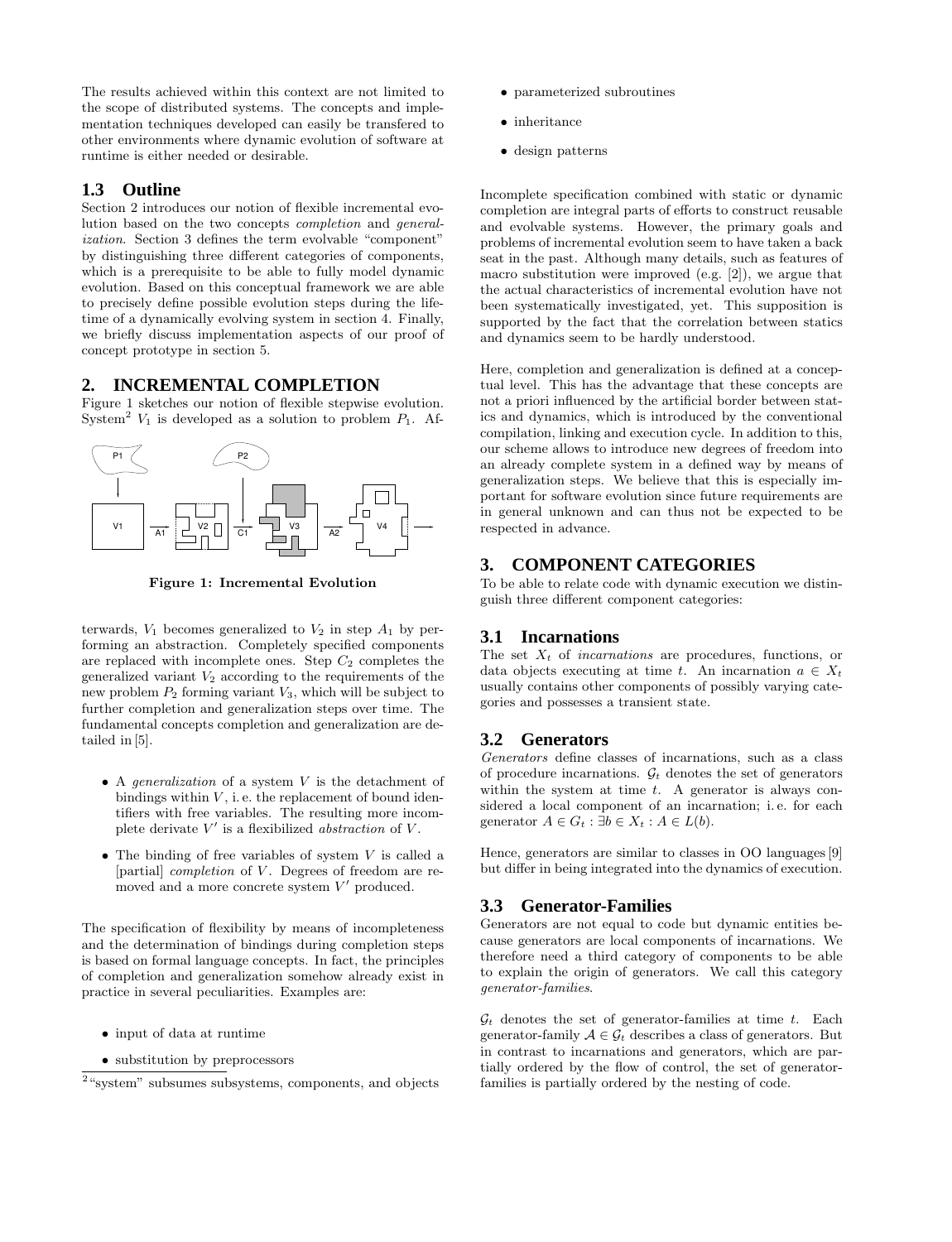Thereby, a hierarchy of generator-families may exist independent of incarnations and generators. Notice, generators can only exist within incarnations and are therefore not suitable to model code as part of the dynamic system. A result of this consideration is that the intuitive code-is-class understanding in OO languages is misleading and an obstacle for dynamic evolution.

# **3.4 Dependencies**

This briefly sketched conceptual framework allows individual completion and generalization of incarnations, generators and generator-families. Hence, the properties of an incarnation  $a \in X$  need not be identical with the properties of its generator  $G(a)^3$ .

Obviously, certain restrictions for completion and generalization must apply to ensure consistency and controlled, comprehensible evolution. The required regulations are defined as life-time and property dependencies between the components of the system, which are briefly sketched, below.

#### *3.4.1 Lifetime Dependencies*

- Each incarnation  $a \in X$  is created by executing the create operation of the corresponding generator  $A_a \in$  $G$  (def.:  $A_a \triangleq a$ ).
- A generator  $A \in G$  emerges in turn of the elaboration of the declaration part of an incarnation. If the declaration part of  $b \in X$  contains a declaration of a generator A then b elaborates the corresponding generator-family  $A_A \in \mathcal{G}$  (def.:  $A_A \stackrel{e}{\Rightarrow} A$ ). After its elaboration  $A$  can be used by  $b$  to create incarnations  $a \in X$ . Hence, generators are dynamically elaborated on the basis of generator-families during the evaluation of the declaration parts of incarnations. Generators are deleted with the deletion of the surrounding incarnation.

Analogously to the creation of a component, all incarnations must be deleted before the corresponding generator can be deleted and all generators must be deleted ahead of the corresponding generator-family.

#### *3.4.2 Property Dependencies*

The lifetime dependency induces a reasonable order on the creation and deletion of components of different categories but it does not define predicates concerning properties of the components. In the presence of individual component completion and generalization we therefore need further regulations to avoid anarchy and achieve controllable evolution with well-defined and structured properties. To achieve this, we introduce additional property dependencies.

• The set of properties  $E(\mathcal{A})$  of a generator-family  $\mathcal{A} \in$  $G$  is specified by means of the chosen programming language.  $E(\mathcal{A})$  defines invariants for all generators  $A \in G : \mathcal{A} \stackrel{e}{\Rightarrow} A.$ 

- The set of properties  $E(A)$  of a generator A is specified by means of the chosen programming language.  $E(A)$ defines invariants for all incarnations  $a \in X : A \stackrel{c}{\Rightarrow} a$ .
- The set of properties  $E(a)$  of an incarnation a is specified by means of the chosen programming language.

Hence, let  $a \in X$ ,  $A \in G$ ,  $A \in \mathcal{G}$  be an incarnation, a generator and a generator-family, with  $\mathcal{A} \stackrel{e}{\Rightarrow} A \stackrel{c}{\Rightarrow} a$ , then

$$
E(\mathcal{A}) \sqsubseteq E(A) \sqsubseteq E(a).
$$

This conceptual dependency defines a minimal requirement for consistent transitions and must hold at all times, independent of the degree of completeness of a component. By this, it is for example not possible to have incomplete incarnations of a complete generator, whereas the opposite is possible and also desirable.

### **3.5 Example**

We illustrate our component and evolution concept with the aid of the code excerpt shown in figure 2. After introduc-

```
PROCESS system IS
   PROCEDURE a(I : IN INTEGR) IS
      PROCEDURE b(J : IN INTEGER) IS
      BEGIN
          ...
      END;
   BEGIN
      b(I); -- create 1st b incarnation
      IF I > 0 THEN
         a(I-1);END IF;
      b(I); -- create 2nd b incarnation
   END;
BEGIN
   a(42);
END;
```
#### Figure 2: Evolution & Recursion

ing this code as a hierarchy of nested generator-families into an initial boot process execution starts with the elaboration of the outermost declaration part. Afterwards there is one incarnation *system* which possesses a generator  $G_a$  as a local component. As soon as execution reaches the call a(42)  $G_a$  is used to create an incarnation  $a_1$ .  $a_1$  in turn owns a generator  $G_b^{a_1}$  after elaborating the corresponding generator-family in its declaration part.  $a_1$  uses  $G_b^{a_1}$  to create an incarnation  $b_1^{a_1}$  before recursively creating  $a_2$  using  $G_a$  and  $b_2^{a_1}$ . Now,  $a_2$  elaborates a <u>new</u> generator  $G_b^{a_2}$ , which will be used to create an incarnation  $b_1^{\bar{a}_2}$ .

If we assume that the generator-family  $G_b$  is initially incomplete then we are now able to perform a range of different evolutions during the recursive computation of the system. Some examples:

• The most coarse evolutionary step would be to complete  $\mathcal{G}_b$  before the first b-generator  $G_b^{a_1}$  becomes elaborated. This would have the effects that both  $G_b^{a_i}$  generators would be complete,  $E(G_b^{a_1}) = E(G_b^{a_2})$ , and all

 $3$  for simplicity, we assume a snapshot at time t and omit index t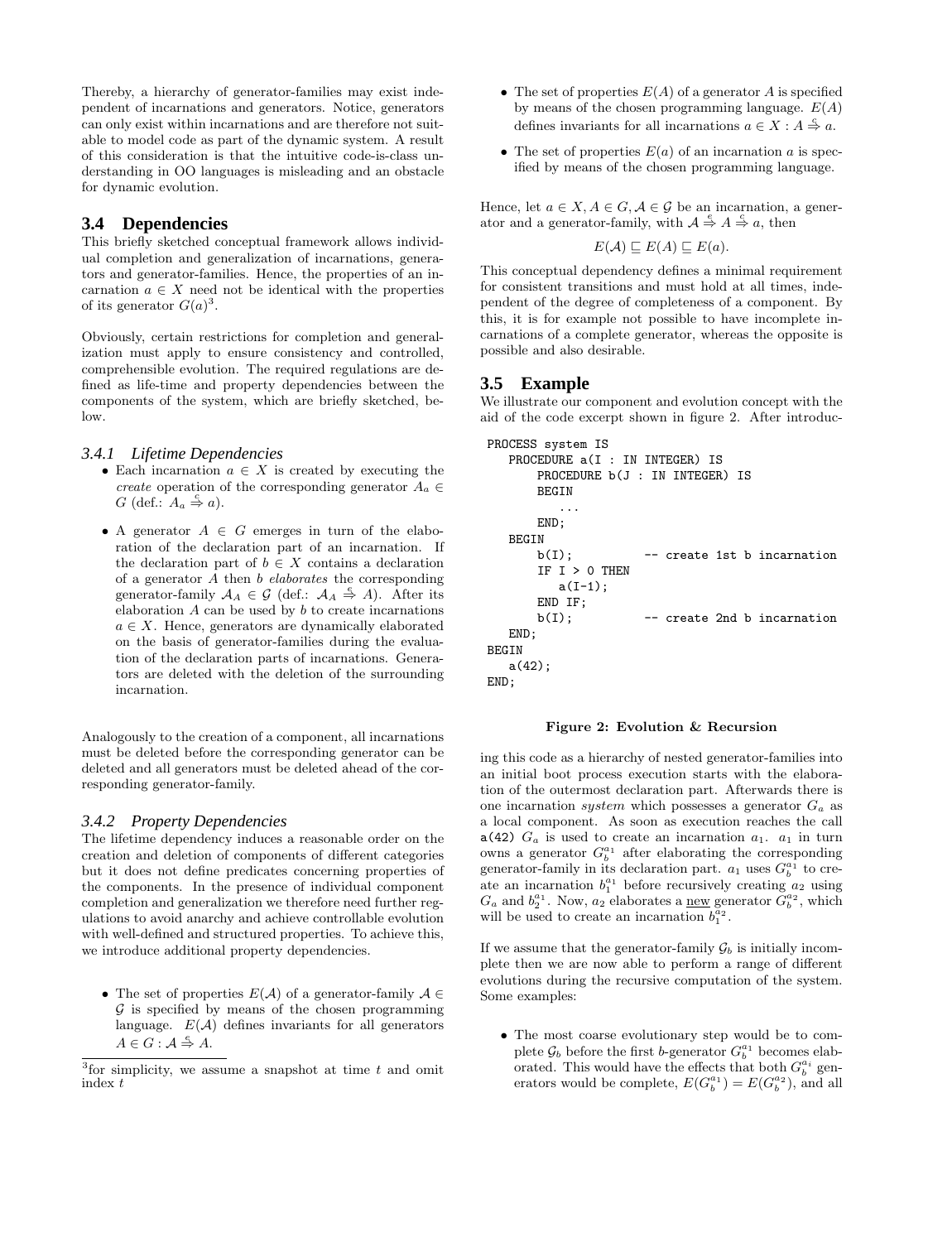future b-incarnations would have identical properties leaving neither flexibility nor the necessity for future adaptions. Thus, completion of the generator-family gives little control over evolution.

- Another option is to individually complete the incomplete generators  $G_b^{a_1}$  and  $G_b^{a_2}$  in  $a_1$  and  $a_2$  before  $a_1$  resp.  $a_2$  starts executing its statement part. This would have the effect, that the two b-incarnations created in each a would have identical properties although the pair of b-incarnations of  $a_1$  might differ from the pair of b-incarnations of  $a_2$ . I. e., the subcomputations of  $a_1$  and  $a_2$  are able to evolve differently.
- Obviously, the greatest flexibility is achieved by individual evolution of the created b-incarnations. This is accomplished by leaving  $\mathcal{G}_b$ ,  $G_b^{a_1}$  and  $G_b^{a_2}$  incomplete and performing an individual completion for each created b-incarnation. Notice, this means that even within a single  $a$ -incarnation such as  $a_1$ , the two  $b$ incarnations created in the statement part can and must be completed separately.

# **4. TRANSITIONS**

The state transition diagram shown in figure 3 summarizes all possible evolution steps of the system, based on the component category concept and the life-time and property dependencies introduced in section 3.4.

Assuming the existence of an incarnation  $b \in X$  we focus on a generator-family A and its descendants. Each node of the state diagram describes the set of components descended from a generator-family A. Horizontal transitions represent the creation (resp. elaboration) and deletion of components whereas vertical transitions represent completion and generalization steps. E. g. starting bottom left  $b$  may elaborate generator A on the basis of the complete generator-family A and later on use generator A to create an incarnation a resulting in the state bottom right, with three complete components  $a, A, A$ . This sequence of states corresponds to the conventional execution of non-evolvable system.

Additionally, our flexible conceptual framework also allows the user to perform controlled incremental evolution during execution. Dependent on the current state of the system and the property-dependency, it is possible to perform a generator-family generalization (e. g. from bottom left to state above), a generator completion on A (e. g. from state in the middle to state below) or evolution steps on incarnations (from/to top most state).

# **5. CONCLUSION**

This paper describes a radically different approach to encapsulate static code with its incarnations. The main idea is to differentiate between three different categories of components to be able to model the relationship between code and instances at runtime. These three categories are instances, generators and generator-families. While instances and generators are also common in other approaches, we additionally identified the category generator-families, discussed its role for dynamic system evolution and proposed a new concept for the systematic integration of these three component categories into the dynamics of the system.

We furthermore sketched a conceptual framework for the incremental generalization and abstraction of software components. By means of a simple example, it was demonstrated how the scope of a (de-)completion step relates with the three component categories. However, program code is always directly attached to a component and therefore participates in the dynamics of the computation.

It seems important to mention, that we also implemented this conceptual framework. The prototype shows that the high degree of freedom for evolution described in this paper can be achieved without significant constant performance degradation. This was mainly achieved by providing an incremental dynamic link loader and modifications of the stack frame layout within the compiler [8, 3].

A major problem remaining is the question of how to specify incompleteness. In this paper, we simply assumed that it is possible to specify incompleteness. As a matter of fact, we do not know how to integrate the large number of different aspects of incompleteness, such as paramters, macro expansion and design patterns, within a single sound specification concept, yet. Our future work aims at clarifying this question.

#### **6. REFERENCES**

- [1] C. Eckert and M. Pizka. Improving resource management in distributed systems using language-level structuring concepts. The Journal of Supercomputing, 13(1):33–55, Jan. 1999.
- [2] S. Krishnamurthi, M. Felleisen, and B. F. Duba. From macros to reusable generative programming. In GCSE, pages 105–120, 1999.
- [3] M. Pizka. Design and implementation of the GNU INSEL-compiler gic. Technical Report TUM-I9713, Technische Universität München, Dept. of CS, 1997.
- [4] M. Pizka. Distributed virtual address space management in the modis-os. Technical Report TUM-I9817, Technische Universität München, 1999.
- [5] M. Pizka. Integrated Management of Extensible Distributed Systems. PhD thesis, Technische Universität München, June 1999. german.
- [6] M. Pizka and C. Eckert. A language-based approach to construct structured and efficient object-based distributed systems. In HICSS-30, pages 130–139, Maui, Hawai, Jan. 1997. IEEE CS Press.
- [7] M. Pizka, C. Eckert, and S. Groh. Evolving software tools for new distributed computing environments. In PDPTA'97, pages 87–96, Las Vegas, NV, July 1997.
- [8] C. Rehn. Incremental and dynamic linking in a distributed environment. Master's thesis, Technische Universität München, Institut für Informatik, 1998.
- [9] B. Stroustrup. The  $C++$  Programming Language. Addison–Wesley, Reading, MA, 2. edition, 1991.
- [10] H.-M. Windisch. Improving the efficiency of object invocations by dynamic object replication. In H. R. Arabnia, editor, Proc. of PDPTA, pages 115 – 131, Nov. 1995.